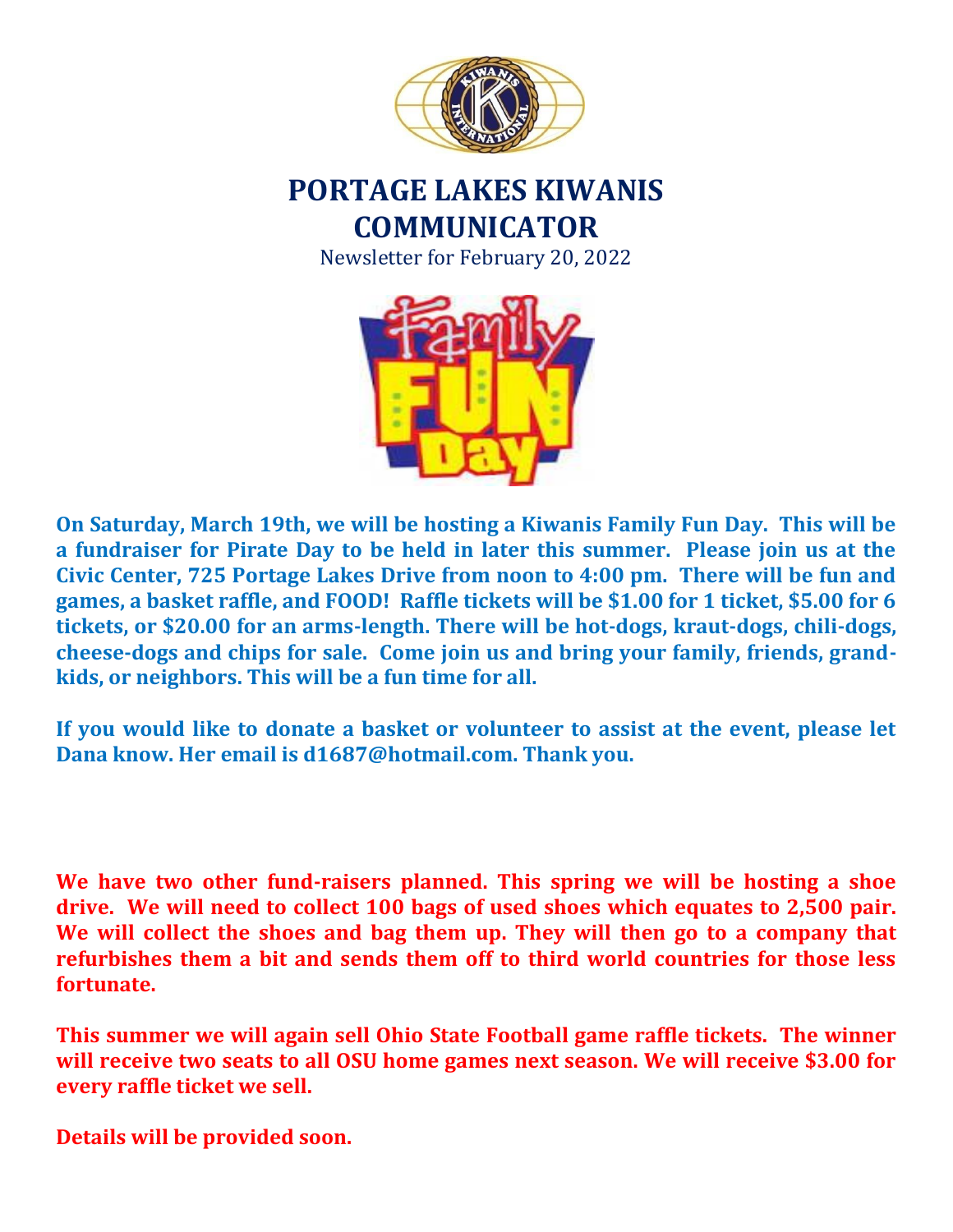

**Our annual community Easter Egg Hunt will be held on Saturday, April 16th. We are planning to return to our traditional Saturday festivities with games, balloon pop, the fire truck, the Easter bunny, the egg hunt, and much more. This free event is for families in our community. Our meetings on April 6th and April 13th will be dedicated to stuffing the thousands of eggs to be scattered on the lawn at the Tudor House. Please come and help. We will also need volunteers to assist on Egg hunt day.**

## \***REMINDER\***

**There is a board meeting this Wednesday, February 23 immediately following the regular meeting. If you are on the board please plan to attend this meeting.** 

**We need your input...all Kiwanis members are welcome to contribute to our Newsletter. We are in need of family news, Kiwanis news, community news, or any information you would like our club members to know. You can email me at cathy.dietz61@gmail.com with your news.** 



**At our December 1, 2021 Board Meeting, there was a unanimous vote to change the date of our monthly Board Meeting to the last Wednesday of the month instead of the first Wednesday of the month. If you are a member you are welcome to attend any Board Meeting so we wanted to make everyone aware of the change. Thank you.**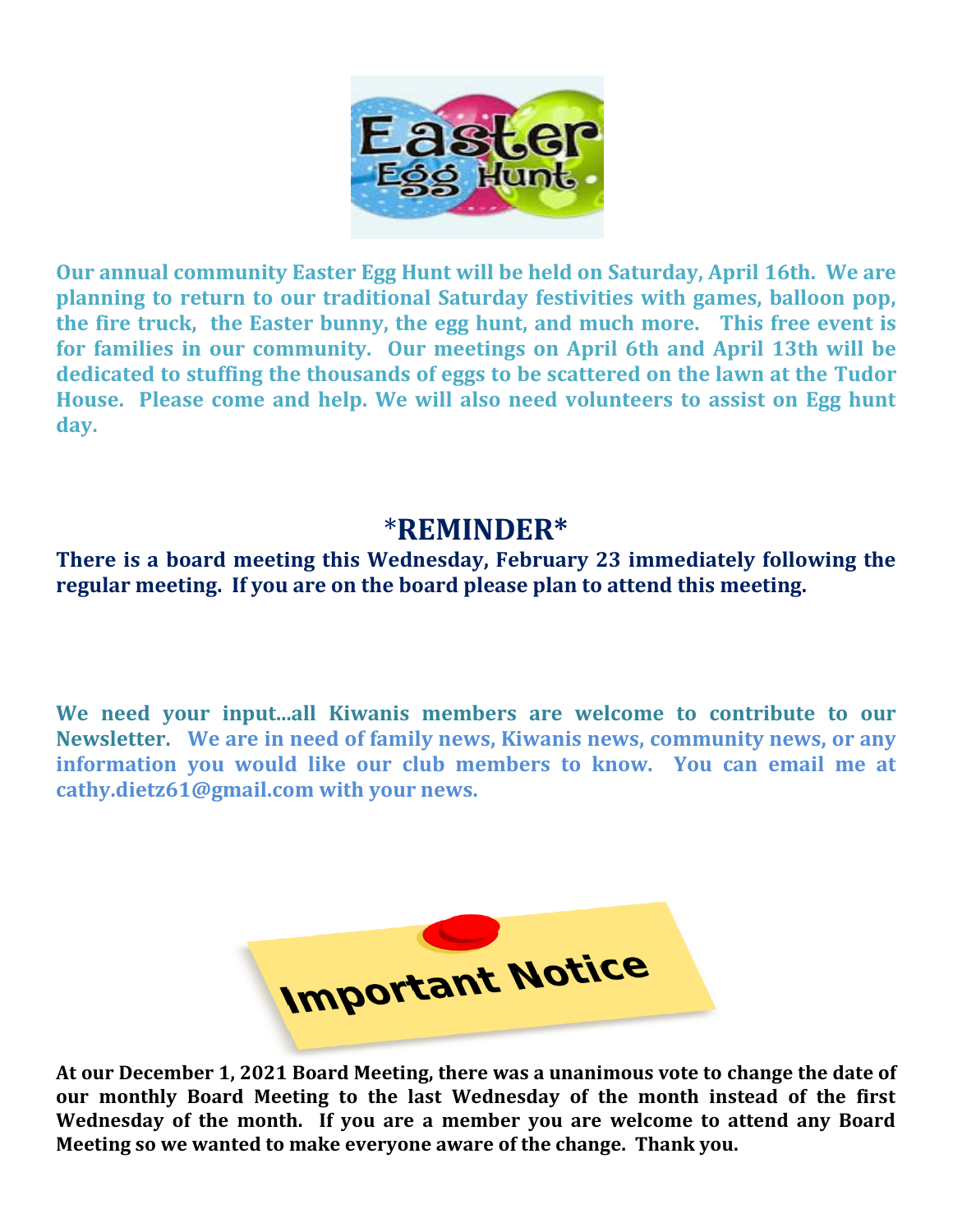#### **IWANIS OHIO DISTRICT MID-YEAR EDUCATION DAY**

**The annual Kiwanis Mid-Year Education day will be held on Saturday, March 19, 2022 at the Crown Plaza Columbus in Worthington Ohio. The Keynote speaker will be Shawn 'Spike' Smith who will be speaking about diversity, equity, and inclusion in the opening ceremony with an additional afternoon session about special interest clubs. Other topics that will be covered are parliamentary procedures, how to conduct effective meetings, open houses, grant writing, benefits of using social media, and how to find officers for your club. It would be wonderful to have someone from our club to represent at mid-year. We do offer a scholarship for two members if you would like to attend. Please see Cathy or Al to assist with registration, the deadline is fast approaching.** 

### **BIRTHDAYS:**

 **02/11 Jonathan Zito 02/28 Bob Goff**

#### **CLUB ANNIVERSARIES:**

 **Jay Feldman - 39 years Tom Burge - 36 years Vicki Kepnes - 21 years Becky Shookman - 6 years Bob Kansa - 4 years Melissa Millmier - 3 years**

**WEDDING ANNIVERSARIES:**

 **02/05 Jay & Connie Feldman**

#### **UPCOMING MEETINGS / CALENDAR OF EVENTS:**

 **>February 23, Board Meeting & Regular Meeting >March 15, District 16 meeting at R. Shea Brewery >March 19, Kiwanis Family Fun Day at Civic Center >March 19, Kiwanis Mid-Year Education day >April 6th & April 13th, Easter Egg stuffing >April 16, Easter Egg Hunt at the Tudor House**

#### **FURTHER DOWN THE ROAD:**

**>June 26, Martinfest >July 23, Dragon Boat Festival**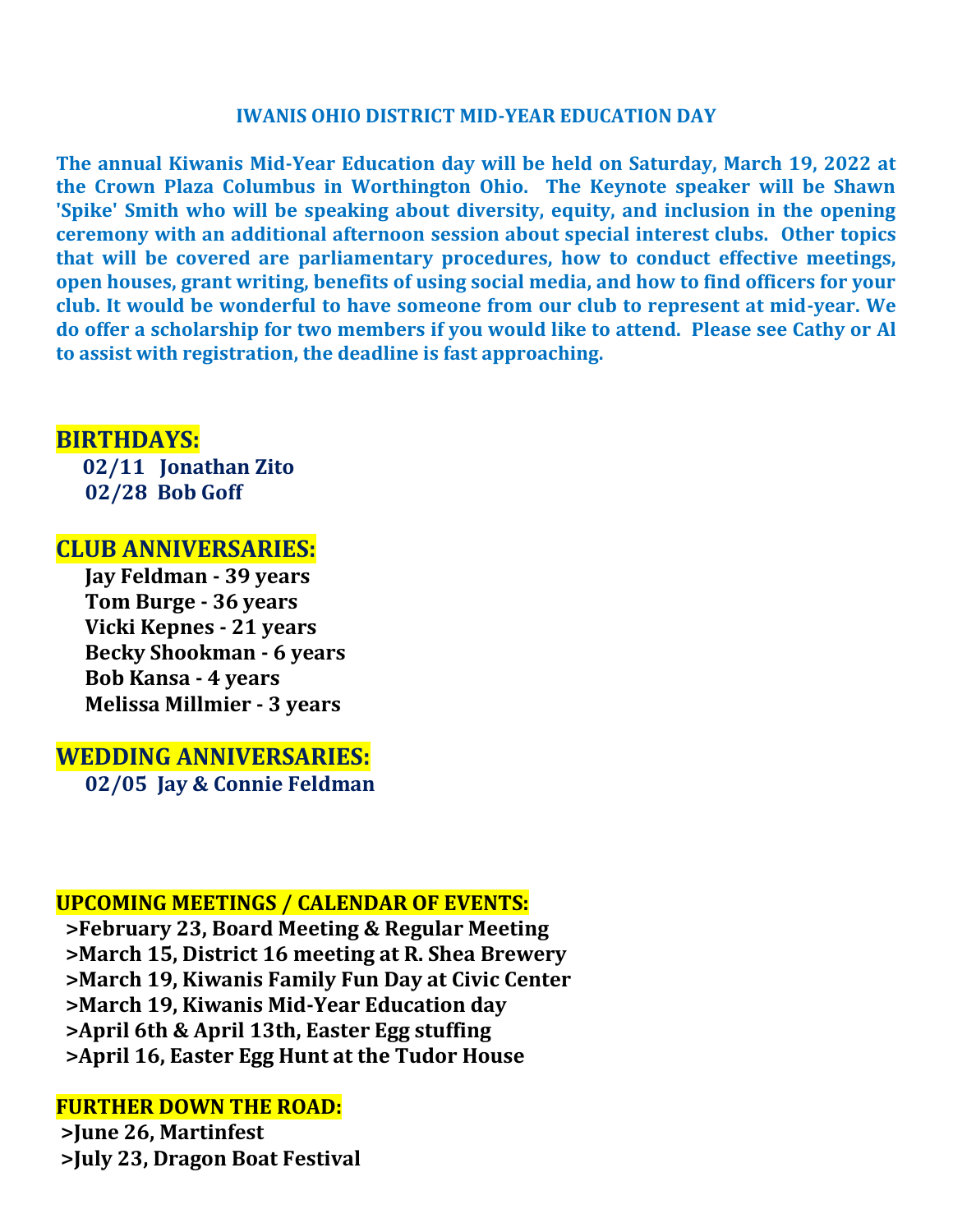# **COMMITTEES**

**Over the last couple of years, our club has gotten out of the habit of utilizing the committees that were formed for specific Kiwanis functions. We need to get back into the routine of using this important club tool. Members that regularly come to meetings have signed up for the committees they wish to serve on, but I wanted to offer this opportunity to all members to continue to serve on a committee you have been on or to sign up for different committees. These are the current club committees:**

**Youth Sercices Young Children Priority 1 Manchester Key Club Coventry Key Club Santa Delivery House & Reception Social Programs Interclubs/Reception Membership Laws & Regulations Scholarship Finance Committee Historical Committee Fundraising Committee Rose Day Pirate Day/Pancake Breakfast Public Relations/Human Spiritual Values Nominating/Elections**

**Please let Cathy at cathy.dietz61@gmail.com know what committees you would like to serve on. Once we have a listing of who wants to serve on what committee, we will publish that information and decide when to have committee meetings.**